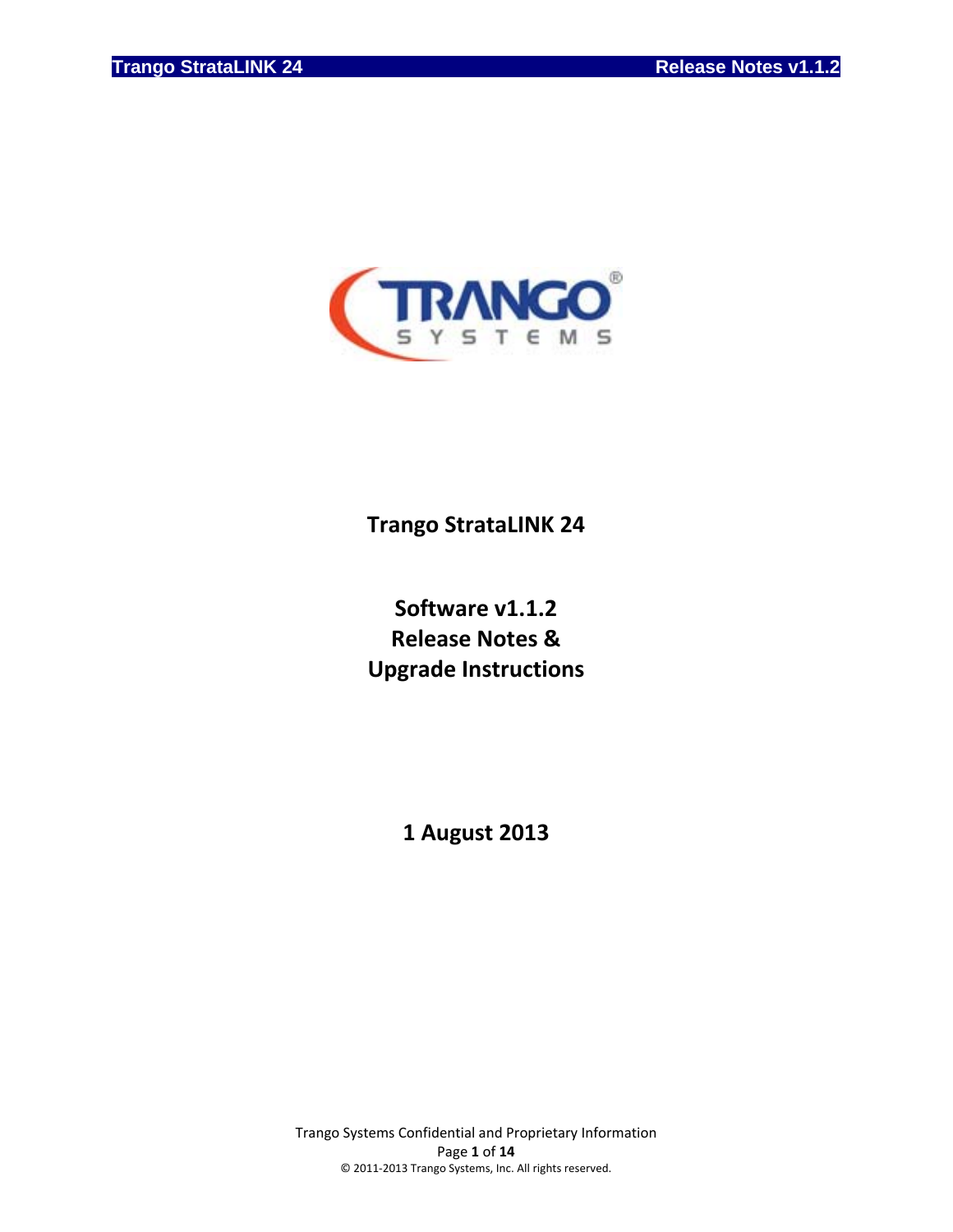# **Table of Contents**

- Image Updates
- Supported Modulation/Symbol rate combination
- New Features
- Bug Fixes
- Limitations
- Upgrade Instructions FTP
- Upgrade Instructions TFTP
- Revision History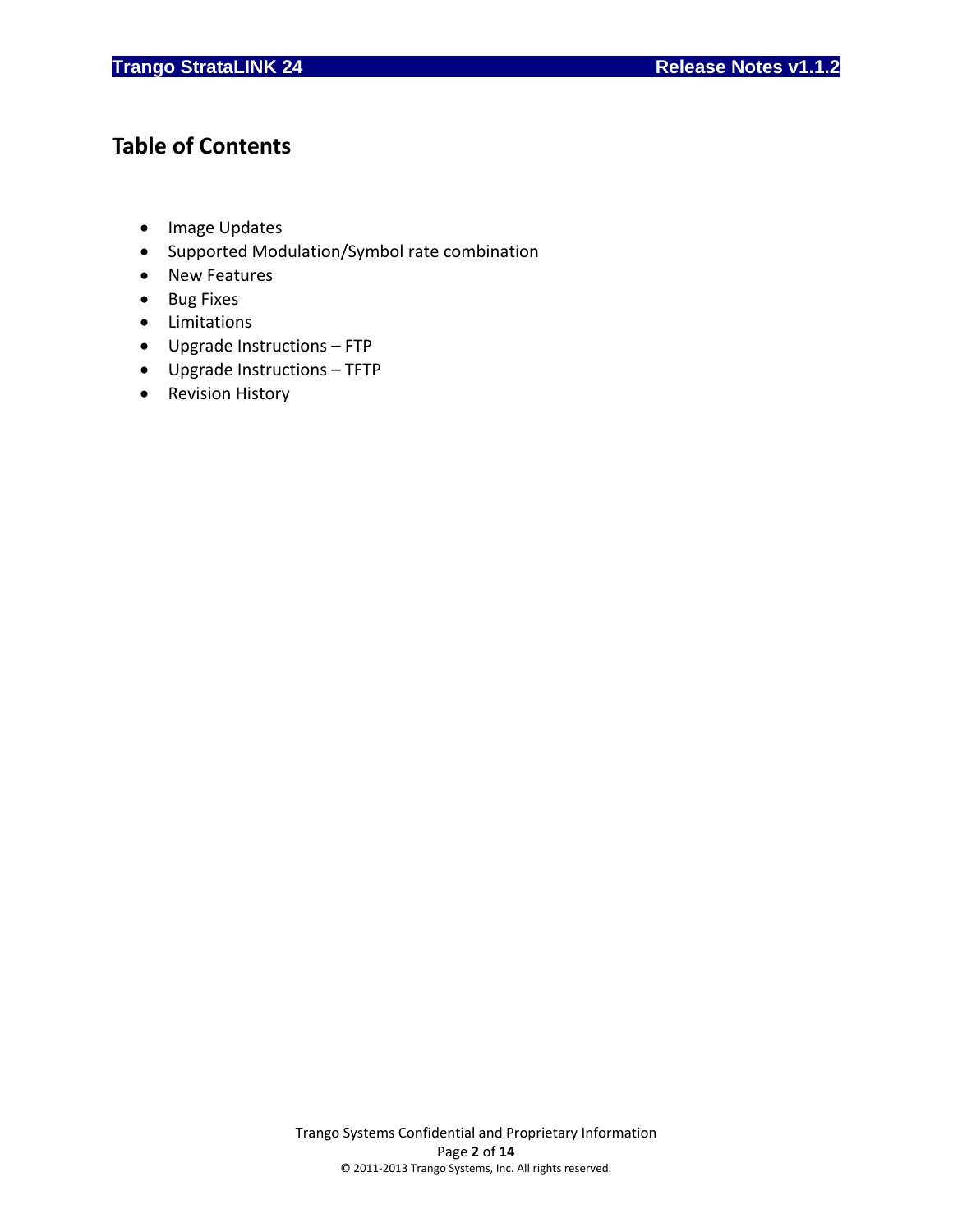# **Trango StrataLINK 24 v1.1.2 Release**

#### **The release consists of the following software images**

| <b>FPGA</b> version:                                 | 0112030D        |
|------------------------------------------------------|-----------------|
| OS version                                           | 2p6r22b0D071613 |
| FW version                                           | 1p1r2D071613    |
| <b>Modem Version</b>                                 | 6201.4.4        |
| Bold typeface indicates new images for this release. |                 |

#### **Supported Modulation/Symbol rate combination in this release – Compression ON**

| Full Duplex Capacity (Mbps) - 1518/72 byte IPV4 packets UDP + VLAN Tag |             |         |            |            |            |            |            |         |                    |
|------------------------------------------------------------------------|-------------|---------|------------|------------|------------|------------|------------|---------|--------------------|
| Channel<br>Width/Sym                                                   | <b>QPSK</b> | 8PSK    | <b>QAM</b> | <b>QAM</b> | <b>QAM</b> | <b>QAM</b> | <b>QAM</b> | QAM     | <b>QAM</b><br>1024 |
| rate (MHz)                                                             |             |         | 16         | 32         | 64         | 128        | 256        | 512     |                    |
| 10/7.5                                                                 | 15/20       | 23/33   | 30/44      | 37/57      | 46/72      | 53/84      | 60/90      | 68/102  | <b>NA</b>          |
| 14/12.2                                                                | 22/34       | 34/53   | 45/70      | 55/84      | 67/102     | 78/120     | 88/137     | 100/156 | 113/174            |
| 20/16                                                                  | 31/48       | 47/73   | 63/96      | 78/120     | 96/150     | 111/173    | 126/198    | 143/222 | 162/251            |
| 25/20.8                                                                | 39/61       | 60/90   | 80/126     | 99/150     | 120/186    | 140/216    | 160/251    | 182/282 | 206/323            |
| 30/26                                                                  | 47/73       | 71/108  | 95/144     | 118/186    | 142/222    | 167/257    | 192/300    | 218/342 | 247/383            |
| 40/34.8                                                                | 63/96       | 96/150  | 128/198    | 159/246    | 192/300    | 225/353    | 256/401    | 291/456 | 329/515            |
| 50/42                                                                  | 78/120      | 118/180 | 157/246    | 195/305    | 238/371    | 277/431    | 318/497    | 361/569 | 407/641            |
| 60/52                                                                  | 95/144      | 141/222 | 189/294    | 234/366    | 287/450    | 333/522    | 391/612    | 431/678 | 487/726            |

#### New Features/Enhancements

1. None

#### Bug fixes

- 1. Fixed management interface lockup that occurs when sending SNMP Traps
- 2. Fixed Reset password button on the web to remove the web config password in addition to the view password.

#### Notes

1. Use config as the username for the config login on web interface.

#### Known Limitations

- 1. BER is based on CRC errors and might not reflect the accurate BER on live data. WA: Use External test equipment to measure accurate BER for testing.
- 2. Including a space in a password field can cause management unresponsiveness. Ensure that no spaces are used in passwords. If spaces are included, please provide remote access to Trango Support for assistance or request RMA for repair.
- 3. Refreshing the webpage after selecting reboot may cause the radio to reboot again. WA: Type in the IP address or hostname again instead of using the refresh button.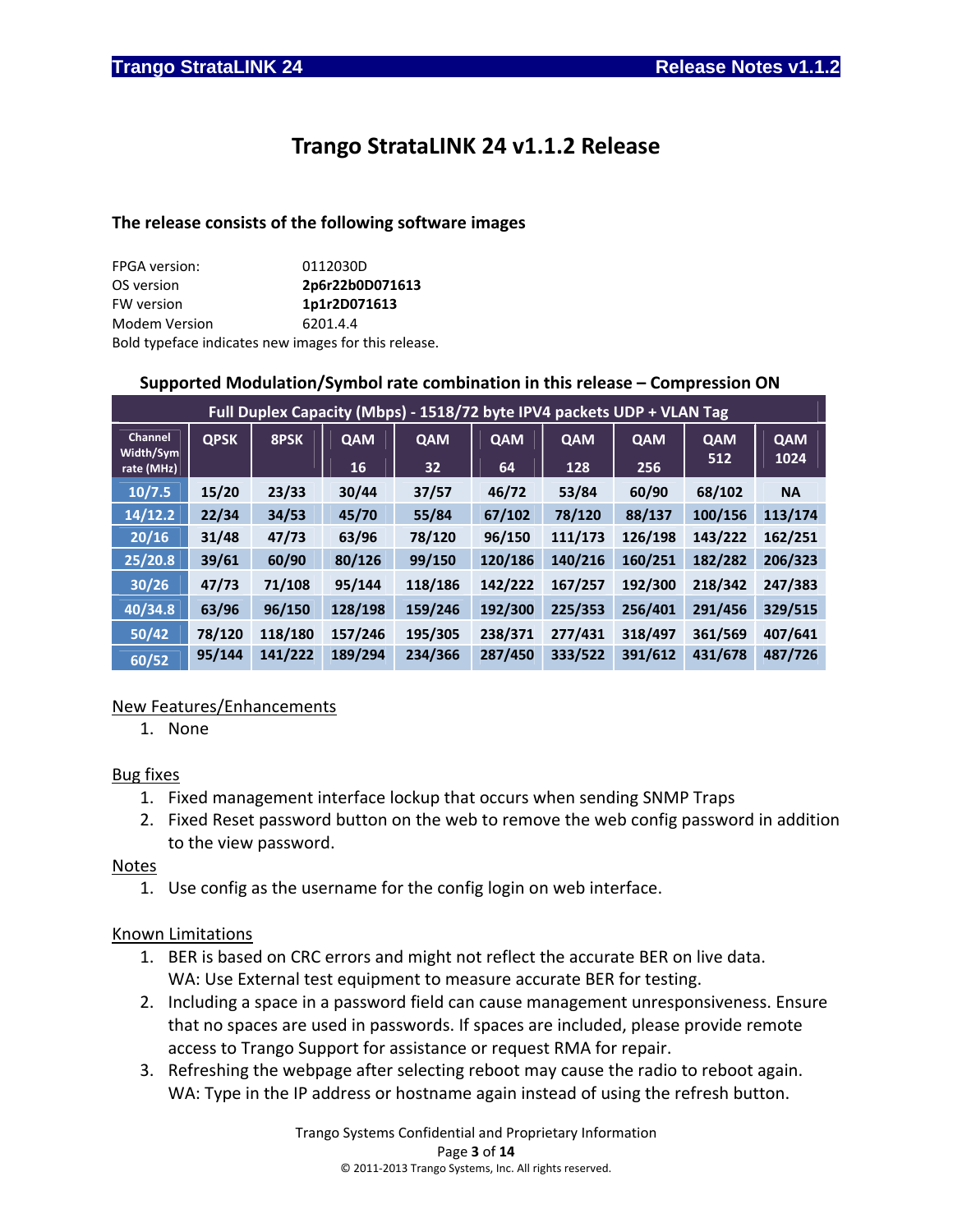- 4. With IBM enabled, broadcast and multicast traffic is limited to 100 Mbps.
- 5. RF in/out counters read slightly lower than actual number of packets going over the air. GE1 and GE2 port counters are always accurate.
- 6. Port priority is not functional at this time.
- 7. Pause on/off is not functional at this time.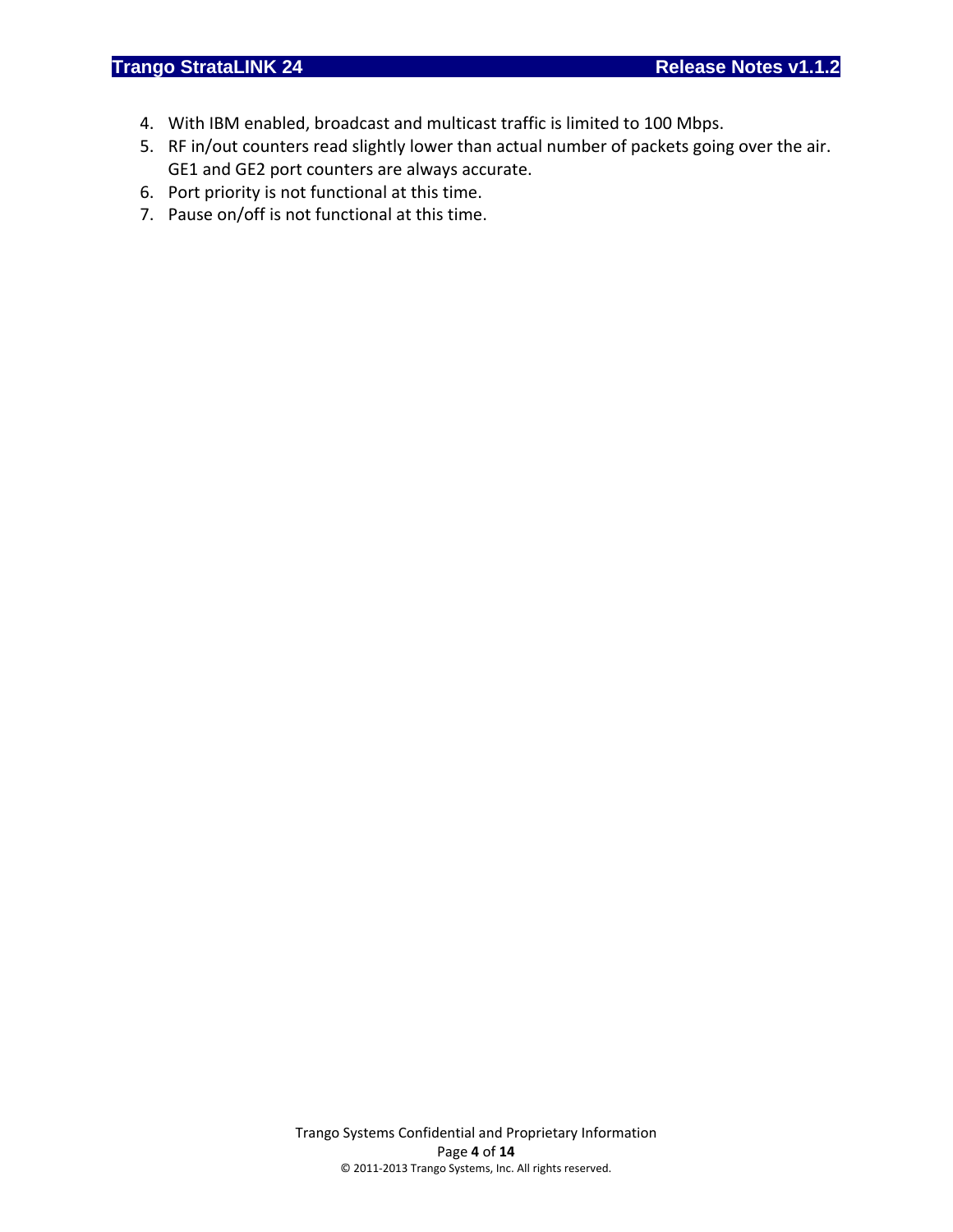### **Software Image Upgrade Procedure – FTP (All Versions)**

**Please review these instructions before starting to ensure that you have adequate time scheduled to perform the upgrade as well as fully understand the implications of the process. While all software is tested by Trango Systems on current hardware before being released, it is strongly suggested that you initially perform this upgrade on your lab equipment and not initially in a production environment and test for any and all needed functionality before deploying.**

### **Image upgrade for SL24 will be copied to flash during image upgrade (bootimage upgrade) and will not affect the working link until the system is rebooted / power cycled.**

To perform the firmware upgrade using FTP, use the *ftp* command to load the images into memory, then the *bootimage upgrade* commands. The FTP method is much faster and has built in error checking than TFTP. If you prefer to use the TFTP method, instructions can be found in subsequent pages.

All that is needed is the IP address of the ftp server, a username/password, and the filename to be uploaded. The new file to be uploaded should be placed on the server. The ftp server will prompt for the password before allowing access.

If the SL‐24 is configured with a route to the Internet, you can even pull the new software images directly from our ftp server. If you would rather load them into a local server, please change the IP addresses and directory structure in the examples below as needed. You will need an appropriate default gateway setup in the SL‐24 as well as a route to the Internet through out of band management or IBM.

- 1. Plan to use the file directly from Trango's FTP server or copy it to your own local FTP server. It is recommend to verify the file name and path to ensure that nothing has changed since this document was prepared.
- 2. Note down the current version of the firmware loaded in the radio (CLI: <version>).
- 3. Connect Management Ethernet port to PC.
- 4. Configure an IP address in unit if not already done.
- 5. Start a Telnet or SSH session. Log into the SL‐24, go to config node, and then debug node to test connectivity to your ftp server.

*(CLI‐view)# config Password: trango (CLI‐config)# debug*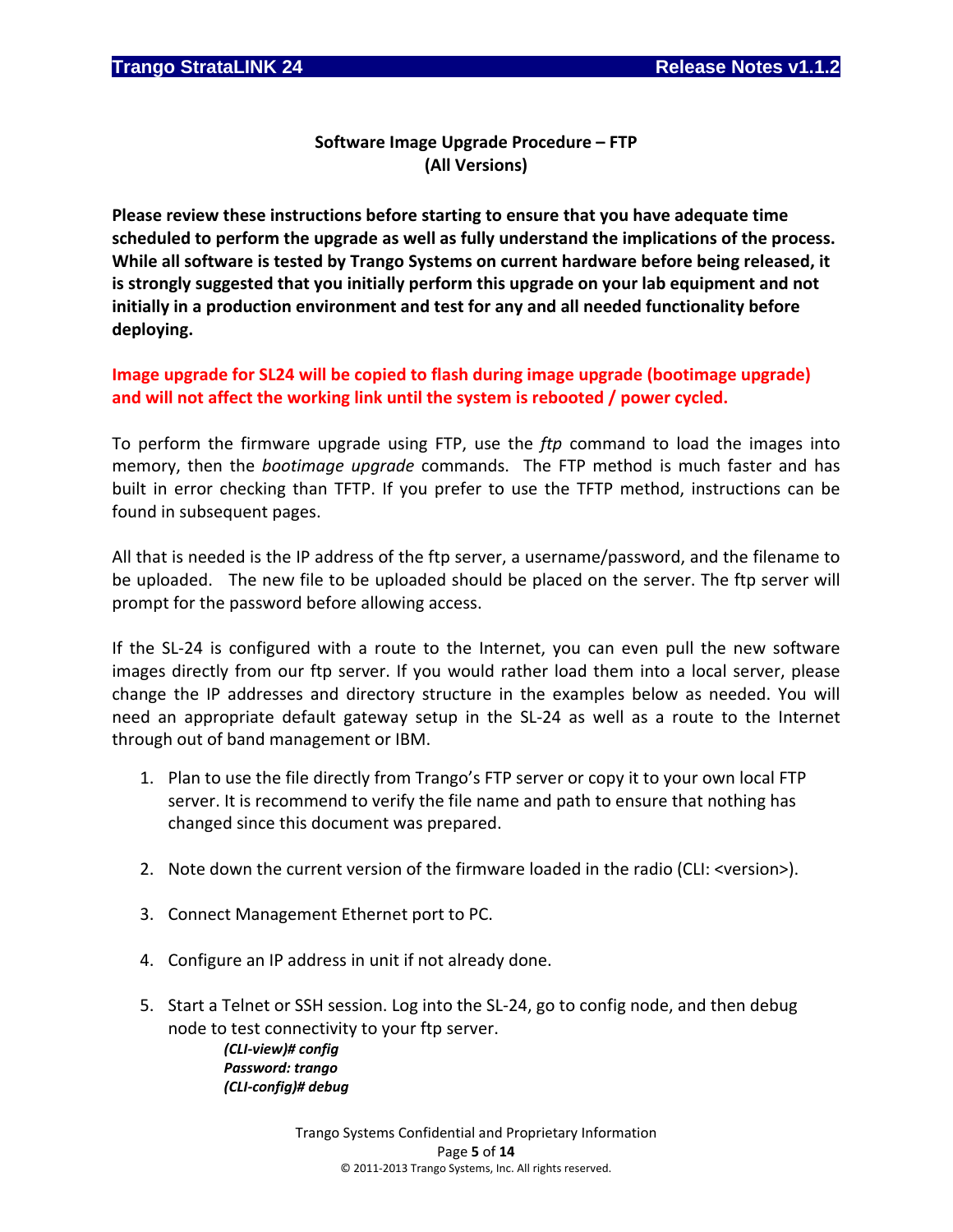#### *Debug> ping 74.62.177.9*

*PING 74.62.177.9 (74.62.177.9): 56 data bytes 64 bytes from 74.62.177.9: seq=0 ttl=127 time=0.965 ms 64 bytes from 74.62.177.9: seq=1 ttl=127 time=10.009 ms*

#### Press ctrl+c to stop the ping.

*‐‐‐ 74.62.177.9 ping statistics ‐‐‐ 2 packets transmitted, 2 packets received, 0% packet loss round‐trip min/avg/max = 0.965/5.487/10.009 ms*

If the ping test is not successful, check your IP address and default gateway to ensure that those are addresses that will reach the Internet through your firewall.

6. After verifying connectivity, return to config node and save your config if not already saved:

*Debug> cli*

*Trango System: Trango StrataLink 24 Command Line Interface v1.0.4*

*(CLI‐view)# config Password: trango (CLI‐config)# config save* **New configuration saved**

#### **SUCCESS**

7. Run the *ftp* command from the command line as follows to open access to the server: *(CLI‐config)# ftp 74.62.177.9 giga* *password: giga4773*

If prompted for the password multiple times, check the connectivity to the server by pinging the FTP server IP address from the debug prompt. You may also test the ftp credentials from a laptop or other computer on the same network subnet.

8. Next, get the file from the FTP server by typing the get command from the ftp prompt. *ftp> get TL‐StrataLink/SL24\_v1.1.2.tar.gz ##########*

*Get operation successful with passive mode*

9. Logout of the ftp session *ftp> logout*

#### 10. Process the upgrade using the bootimage upgrade command.

#### *(CLI‐config)# bootimage upgrade*

*. . . . . . . . . . . . . . . . . . . . . . . . . . . . . . . . . . . . . . . . . . . . . . . . . . . . . . . . . . . . . . . . . . . . . . . . . . . . . . . . . . . . . . . . . . . . . . . . . . . . . . . . . . . . . . . . . . . . . . . . . . . . . . . . . . . . . . . . . . . . . . . . . . . . . . . . . . . . . . . . . . . . . . . . . . . . . . . . . . . . . . . . . . . . . . . . . . . . . . . . . . . . . . . . . . . . . . . SUCCESS*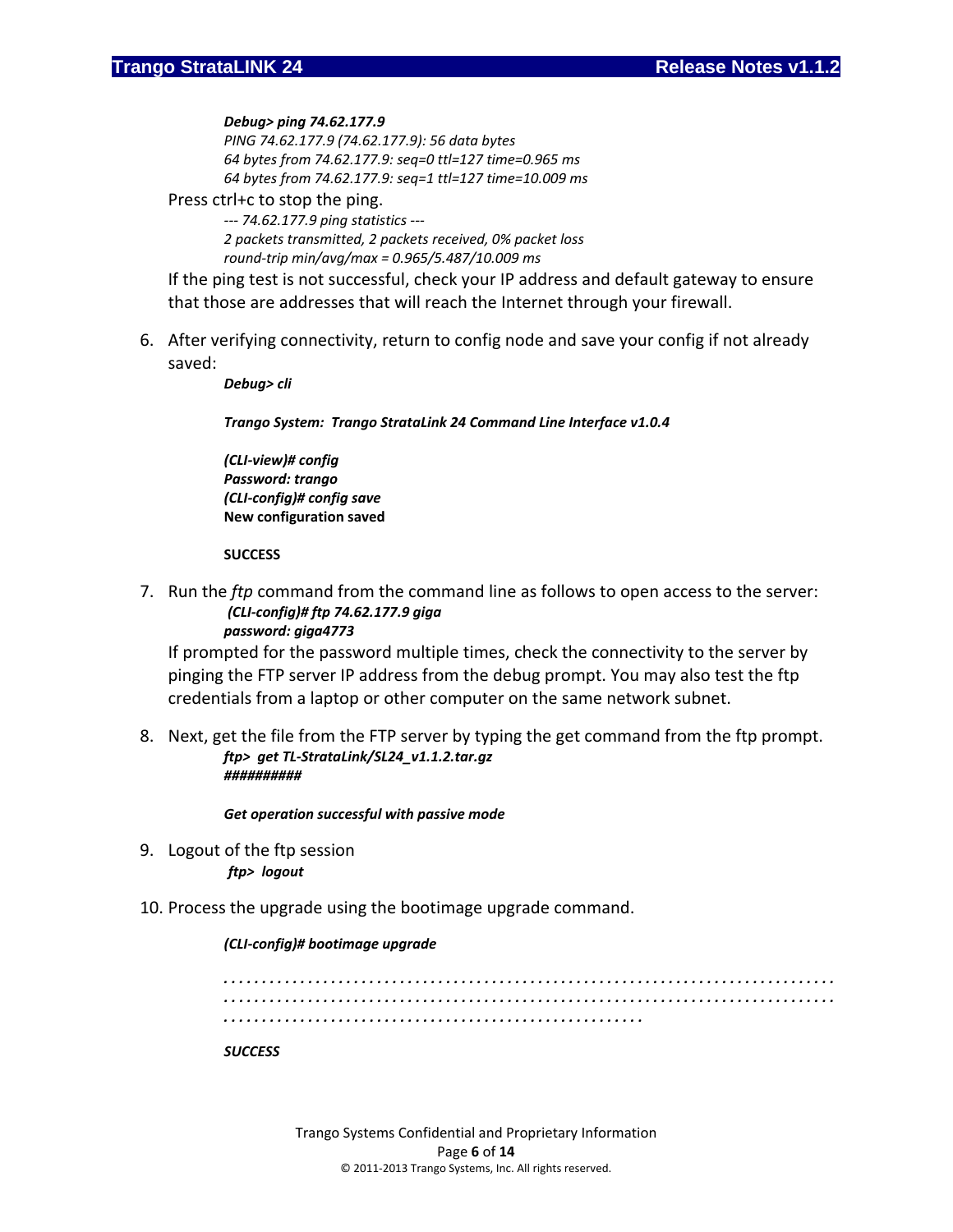11. After the process returns success, reboot the radio for the new image to be loaded into active memory.

*(CLI‐config)# reboot*

12. Check the new version on the system with CLI command "version". It should match with the versions listed earlier. **In case of mismatch version, please perform the upgrade again from step 1.**

*Please follow all the instructions as listed above in the upgrade instructions. In the case of version mismatch on the system (local/remote/system) the system is NOT guaranteed to work. In the event of a power failure during the upgrade process or any mismatch conflict, please open a support request at support.trangosys.com for further assistance. Serial console remote access to the OMUs might be required in the event of such failure. It is suggested that all customers have at least one serial/console cable available at each site.*

> **Please don't make any implicit assumptions. In case of any doubt please contact technical support for clarification.**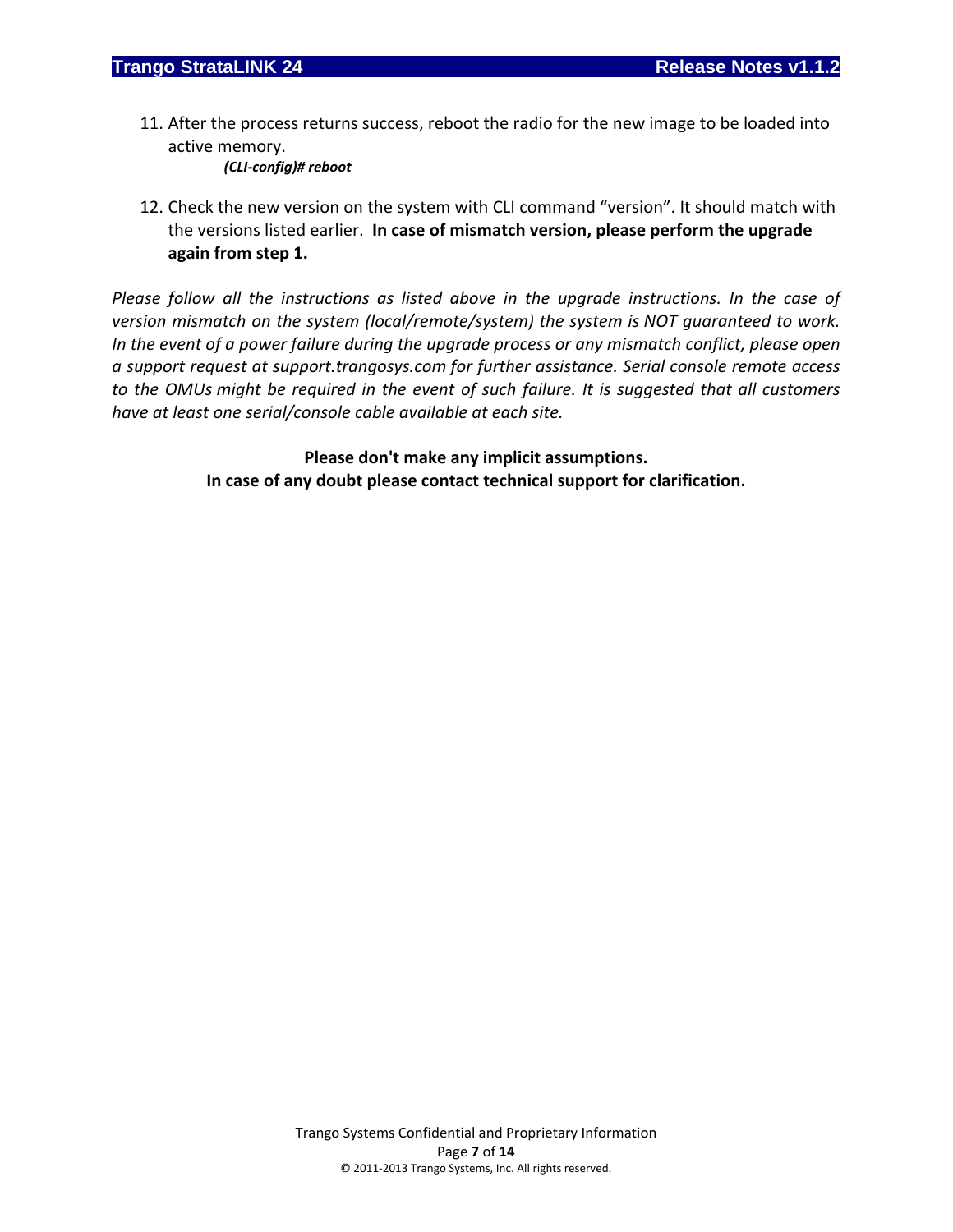### **Software Image Upgrade Procedure ‐ TFTP (All Versions)**

**Please review these instructions before starting to ensure that you have adequate time scheduled to perform the upgrade as well as fully understand the implications of the process. While all software is tested by Trango Systems on current hardware before being released, it is strongly suggested that you initially perform this upgrade on your lab equipment and not initially in a production environment and test for any and all needed functionality before deploying.**

**Image upgrade for SL24 will be copied to flash during image upgrade (bootimage upgrade) and will not affect the working link until the system is rebooted / power cycled.**

Contrary to the FTP method, the TFTP method does not require access to an FTP server, but instead requires the use of a TFTP client included in many operating systems. Third party tools such as tftpd32 can also be used.

- 1. Download the software image from the support portal or FTP server to your local computer.
- 2. Note down the current version of the firmware loaded in the radio (CLI version).
- 3. Connect Management Ethernet port to PC.
- 4. Configure an IP address in unit if not already done.
- 5. Start a Telnet or SSH session. Log into the SL‐24, go to config node and save your config if not already saved:

#### *Trango System: Trango StrataLink 24 Command Line Interface v1.0.4*

*(CLI‐view)# config Password: trango (CLI‐config)# config save* **New configuration saved**

**SUCCESS**

6. Turn TFTPd service on the Radio ON with command:

#### *(CLI‐config)# tftpd on*

7. Send New Firmware Image to target Radio. (This is not done inside the radio and is done in another window on your local computer.)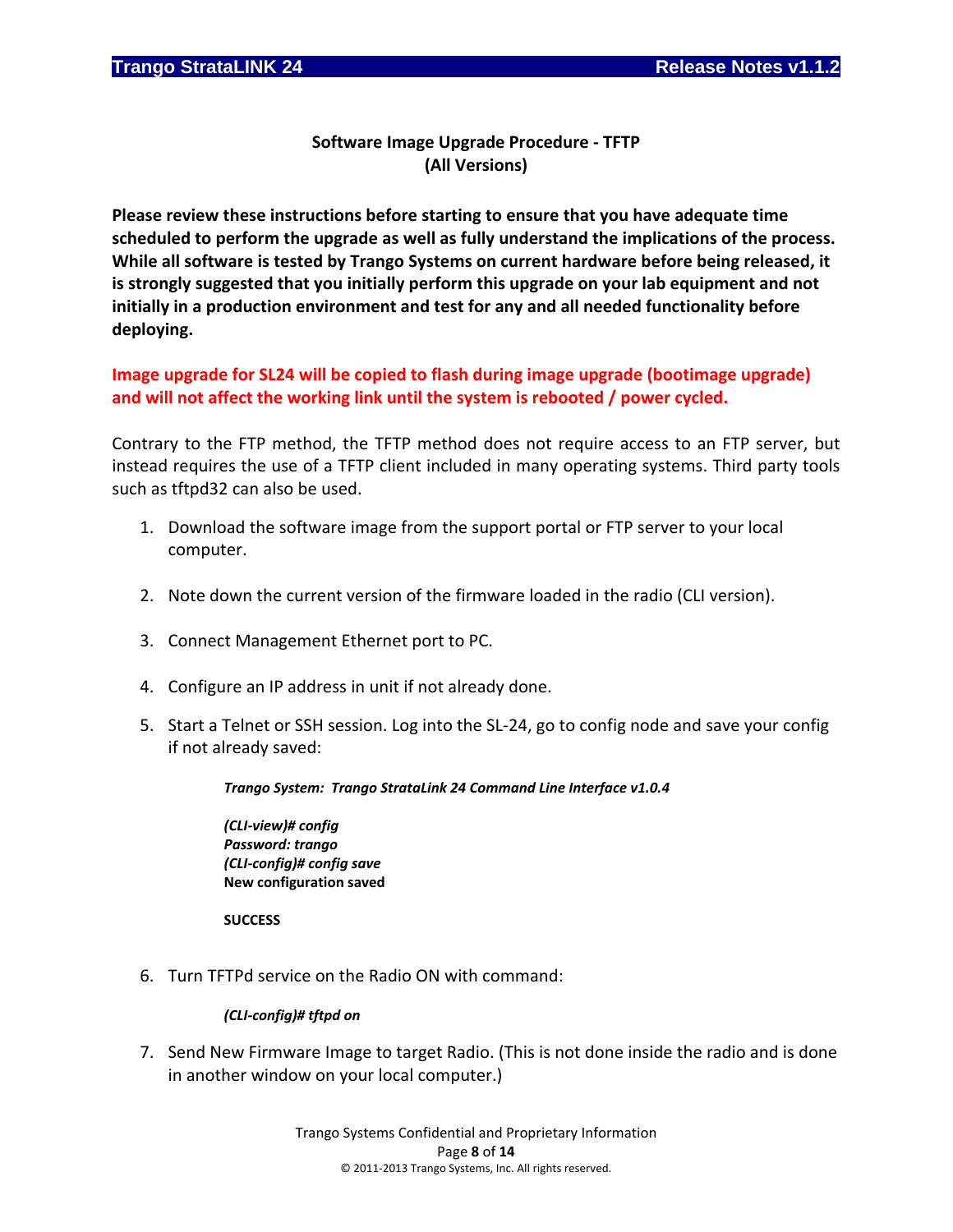In DOS window, type command:

*dos> tftp –i [ip address] put SL24\_v1.1.2.tar.gz* ip address IP Address of the Radio.

In Mac/Linux window, type commands:

*# tftp tftp> mode binary tftp> connect [radio ip address] tftp> put SL24\_v1.1.2.tar.gz tftp> quit*

8. After the file is transferred to the Radio, use the <bootimage upgrade> command from the config mode on the radio.

*(CLI‐config)# bootimage upgrade* 

*. . . . . . . . . . . . . . . . . . . . . . . . . . . . . . . . . . . . . . . . . . . . . . . . . . . . . . . . . . . . . . . . . . . . . . . . . . . . . . . . . . . . . . . . . . . . . . . . . . . . . . . . . . . . . . . . . . . . . . . . . . . . . . . . . . . . . . . . . . . . . . . . . . . . . . . . . . . . . . . . . . . . . . . . . . . . . . . . . . . . . . . . . . . . . . . . . . . . . . . . . . . . . . . . . . . . . . .* 

*SUCCESS*

9. After the process returns success, reboot the radio for the new image to be loaded into active memory.

*(CLI‐config)# reboot*

10. Check the new version on the system with CLI command "version". It should match with the versions listed earlier. **In case of mismatch version, please perform the upgrade again from step 1.**

*Please follow all the instructions as listed above in the upgrade instructions. In the case of version mismatch on the system (local/remote/system) the system is NOT guaranteed to work. In the event of a power failure during the upgrade process or any mismatch conflict, please open a support request at support.trangosys.com for further assistance. Serial console remote access to the OMUs might be required in the event of such failure. It is suggested that all customers have at least one serial/console cable available at each site.*

> **Please don't make any implicit assumptions. In case of any doubt please contact technical support for clarification.**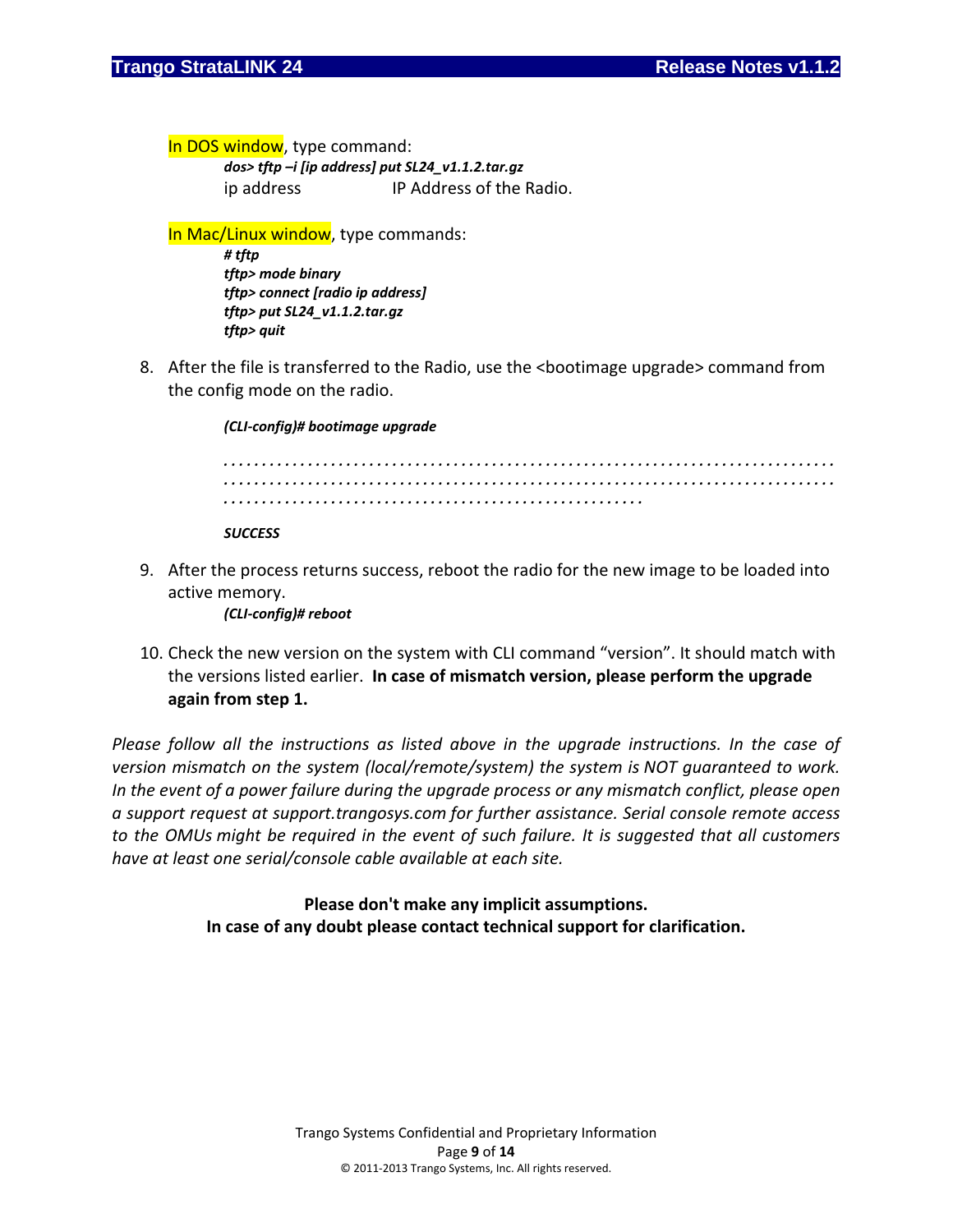## **StrataLINK 24 Software Change History**

## **Software Version 1.1**

| <b>FPGA</b> version: | 0112030D        |
|----------------------|-----------------|
| OS version           | 2p6r22b0D052013 |
| <b>FW</b> version    | 1p1r0D052013    |
| Modem Version        | 6201.4.4        |

#### New Features/Enhancements

- 1. Default Configuration: Update some default configuration parameters:
	- a. 8PSK ACM degrade threshold to ‐17
	- b. QPSK up threshold set to ‐19
	- c. Tx freq set to 24085
	- d. Log timer set to 15 seconds
	- e. Speed mod max set to 1024 and min to QPSK
	- f. Egress internally set to 40
	- g. QoS weight default set to: 1, 3, 6, 9
	- h. DSCP mapping for 18, 20, 22 set to Pri 2
	- i. Temp max set to 85 degrees
	- j. Unit ID set to "StrataLink 24"
- 2. CLI: Remove egress margin and bootimage toggle from the CLI as they are not relevant commands.

#### Bug fixes

- 1. Misc: Some typo errors on the ACM and symbol rate numbers were corrected.
- 2. Survey: Fixed a bug with the survey function from the command line interface and the web. The results will agree with each other now.

### **Software Version 1.0.9**

| <b>FPGA</b> version: | 0112030D        |
|----------------------|-----------------|
| OS version           | 2p6r22b0D043013 |
| FW version           | 1p0r9D043013    |
| Modem Version        | 6201.4.4        |

#### New Features/Enhancements

- 1. Management: Added the *remote\_mgmt* command to allow management of the far end radio through the local out of band management port. This option must be enabled on both radios for it to function.
- 2. QoS: Changed the buffer pause thresholds to ensure highest priority traffic is not dropped when the radio is downshifted to QPSK. The max usable buffer size has increased slightly as well to:
	- a. Queue  $0 = 103$  Kbytes
	- b. Queue  $1 = 105$  Kbytes
	- c. Queue  $2 = 107$  Kbytes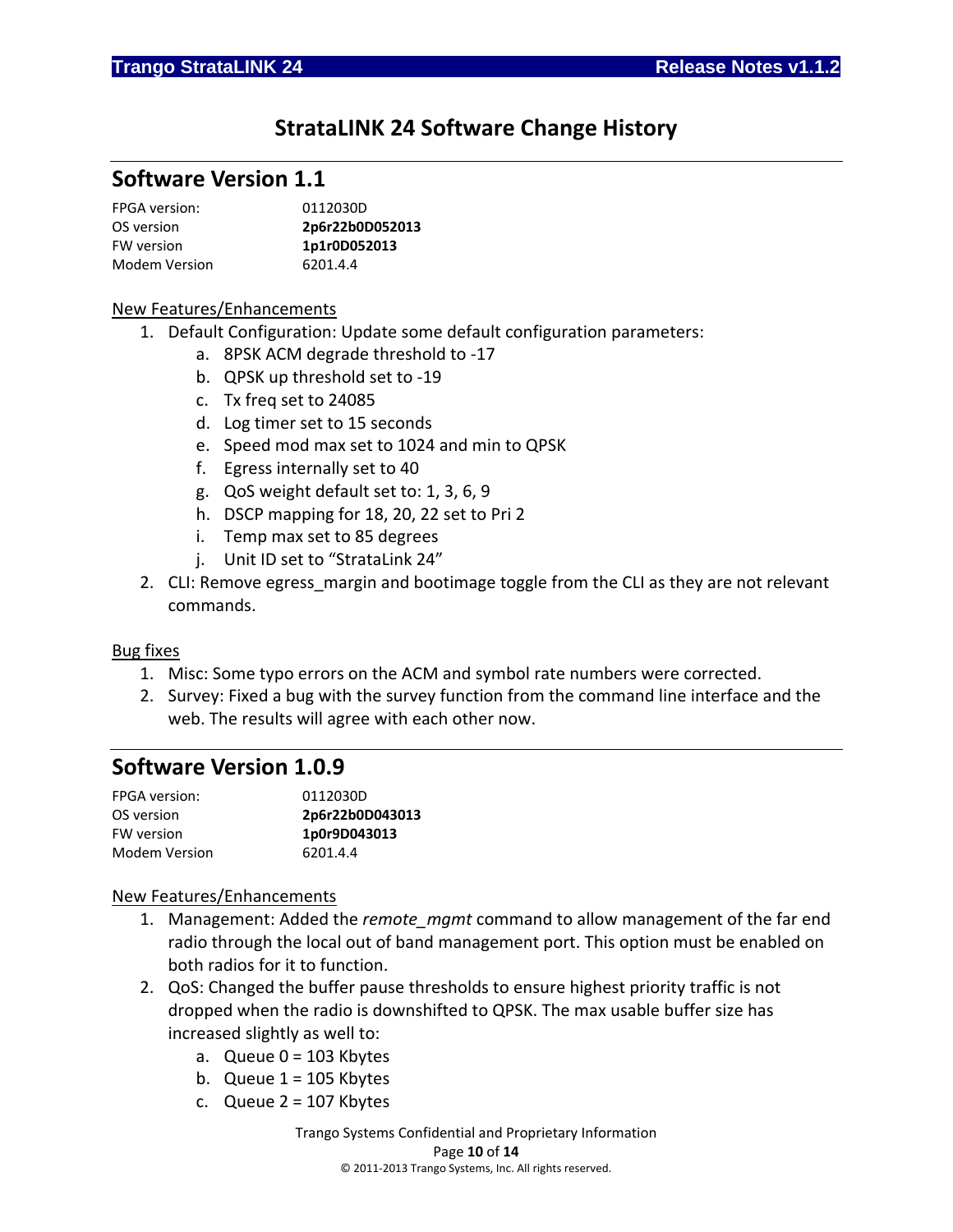d. Queue 3 = 118 Kbytes

#### Bug fixes

- 3. Misc: Some typo errors on the ACM and symbol rate numbers were corrected.
- 4. Survey: Fixed a bug with the survey function from the command line interface and the web. The results will agree with each other now.

## **Software Version 1.0.8**

| <b>FPGA</b> version: | 0112030D        |
|----------------------|-----------------|
| OS version           | 2p6r22b0D041713 |
| FW version           | 1p0r8D041713    |
| Modem Version        | 6201.4.4        |

#### New Features/Enhancements

- 1. Status remote: Reduce the timer for sending out the current status to the remote unit from 20 seconds to 5 seconds to speed up the updates on the web interface.
- 2. Tx Power: Adjust transmit power incrementally by 0.1 dB step size at times when user configures the power and also when the tx power loop adjusts the power according to the temperature.

#### Bug fixes

- 1. ACM: Make CLI display for acm\_info and sysinfo 5 consistent.
- 2. Counters: Removed dropped air frames from the RF counters since the counter is not accurately reflecting the correct number of dropped frames.
- 3. Diagnostic: FPGA checking reported failed in the past, removed the incorrect register.
- 4. IP: Reconfigure gateway after changing IBM tagging or VLAN ID.
- 5. Management unresponsiveness: Three events were using the same resource and are now independent.
- 6. Web: DSCP QoS mapping adjusted for global setting from per‐port.
- 7. Web: Fixed display of unit id (remark) to eliminiate trailing characters.
- 8. Web: Fixed mapping of Tx/Rx PLL to show the correct status.

## **Software Version 1.0.7**

| <b>FPGA</b> version: | 0112030D        |
|----------------------|-----------------|
| OS version           | 2p6r22b0D040413 |
| FW version           | 1p0r7D040413    |
| Modem Version        | 6201.4.4        |

#### New Features/Enhancements

- 1. Management: Kernel level change to prevent resource conflicts.
- 2. QoS: Added Q3 Strict and Q2/Q3 Strict modes to compliment all strict and all WRR.
- 3. QoS: Enable both 802.1p and diffserv option per active port at system init.
- 4. QoS: Process QoS priority setting at the system initialization to process the highest priority available.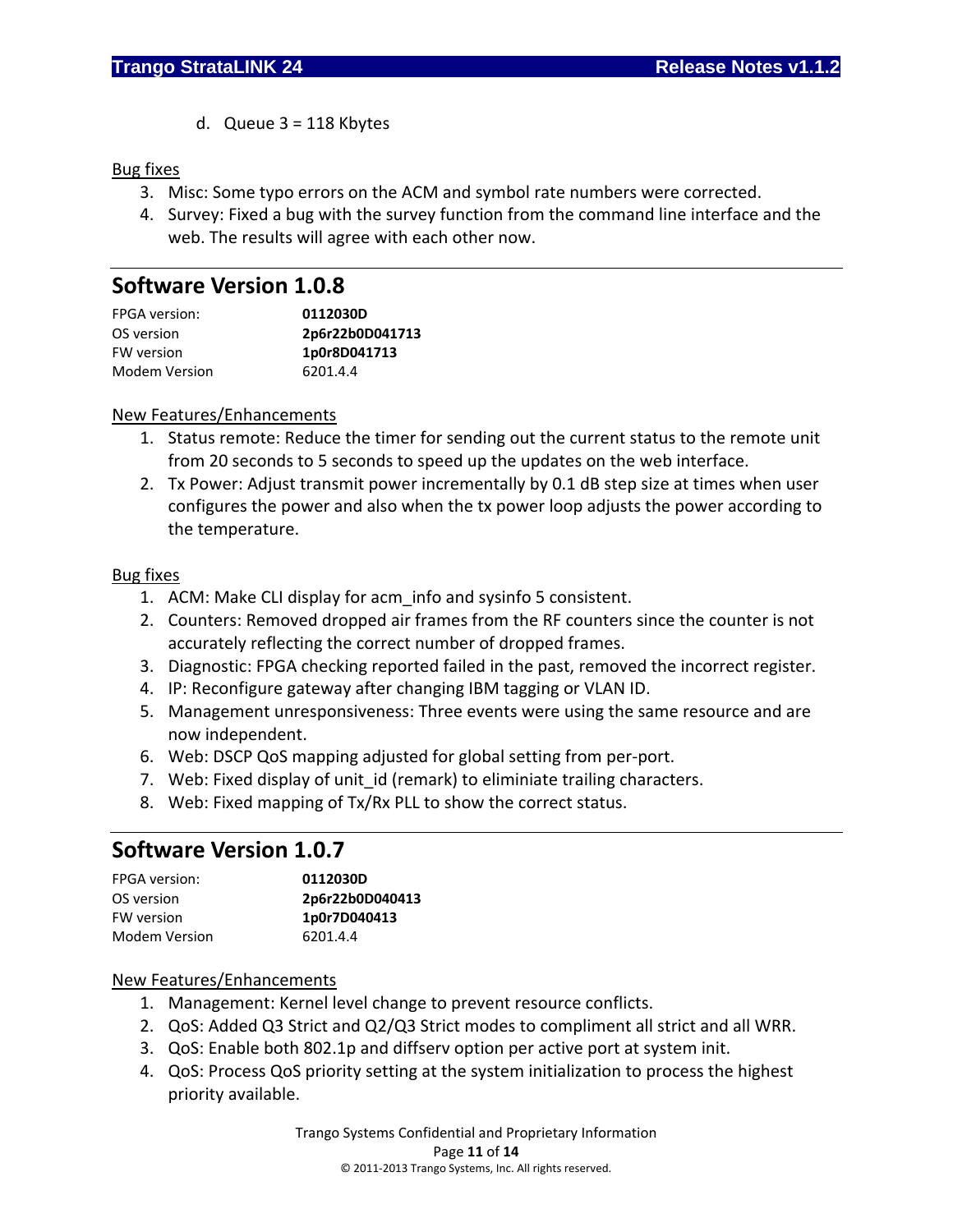5. Tx Power: Issue power command based on the temperature adjusted power level immediately after setting freq or opmode command instead of waiting for the tx power maintenance to make the change.

#### Bug fixes

- 1. Command Server: Fix related to setting variables.
- 2. QoS: DSCP priority mapping applies to both ports. Removed the per port mapping in favor of a global setting.
- 3. Qos: Egress margin was not saving across reboot.
- 4. QoS: Update port weight setting to apply to map to CoS queue as opposed to L2 priority.
- 5. SNMP: Disable all OIDs that do not apply to StrataLINK.
- 6. Web: Remove unused OIDs like refresh rate.

## **Software Version 1.0.6**

| <b>FPGA</b> version: | 0014030D        |
|----------------------|-----------------|
| OS version           | 2p6r22b0D032513 |
| <b>FW</b> version    | 1p0r6D032513    |
| Modem Version        | 6201.4.4        |

#### New Features/Enhancements

- 1. ACM: Corrected ACM threshold values.
- 2. Counters: Display In Discards, Out Discards, CRC Errors and Collision Errors in port counters via CLI and web interface.
- 3. Frequency: Validate the user input frequency according to current bandwidth.
- 4. IBM: Switch the data port when enabling IBM to maintain management connectivity.
- 5. IBM: Web interface warning message when switching IBM settings.
- 6. Siglevel: Display both instantaneous and accumulative FER counters in siglevel.
- 7. Syslog: Provide the ability to update the timer for logging the STAT messages. This allows the user more or less frequency status updates to be logged.
- 8. Tx Power: Adjust power level immediately after freq or opmode command instead of waiting for tx power maintenance to adjust for temperature changes.

#### Bug fixes

- 1. Counters: BER calculation based on air frames and current link speed.
- 2. Counters: Calculate the RF port rate based on the rx profile speed, not the tx profile speed.
- 3. Counters: Change RF total drop error frame to RF total dropped air frames.
- 4. IBM: Enable MAC address learning in the internal switch to allow natural filtering of known destination unicast traffic from the IBM port. This removes the previous limitation of 100 Mbps for traffic with IBM enabled. Broadcast traffic and multicast traffic will be limited to 100 Mbps with IBM enabled.
- 5. IBM: Management interface fixed with IBM tagging on to properly configure it with correct vlan ID at system power up.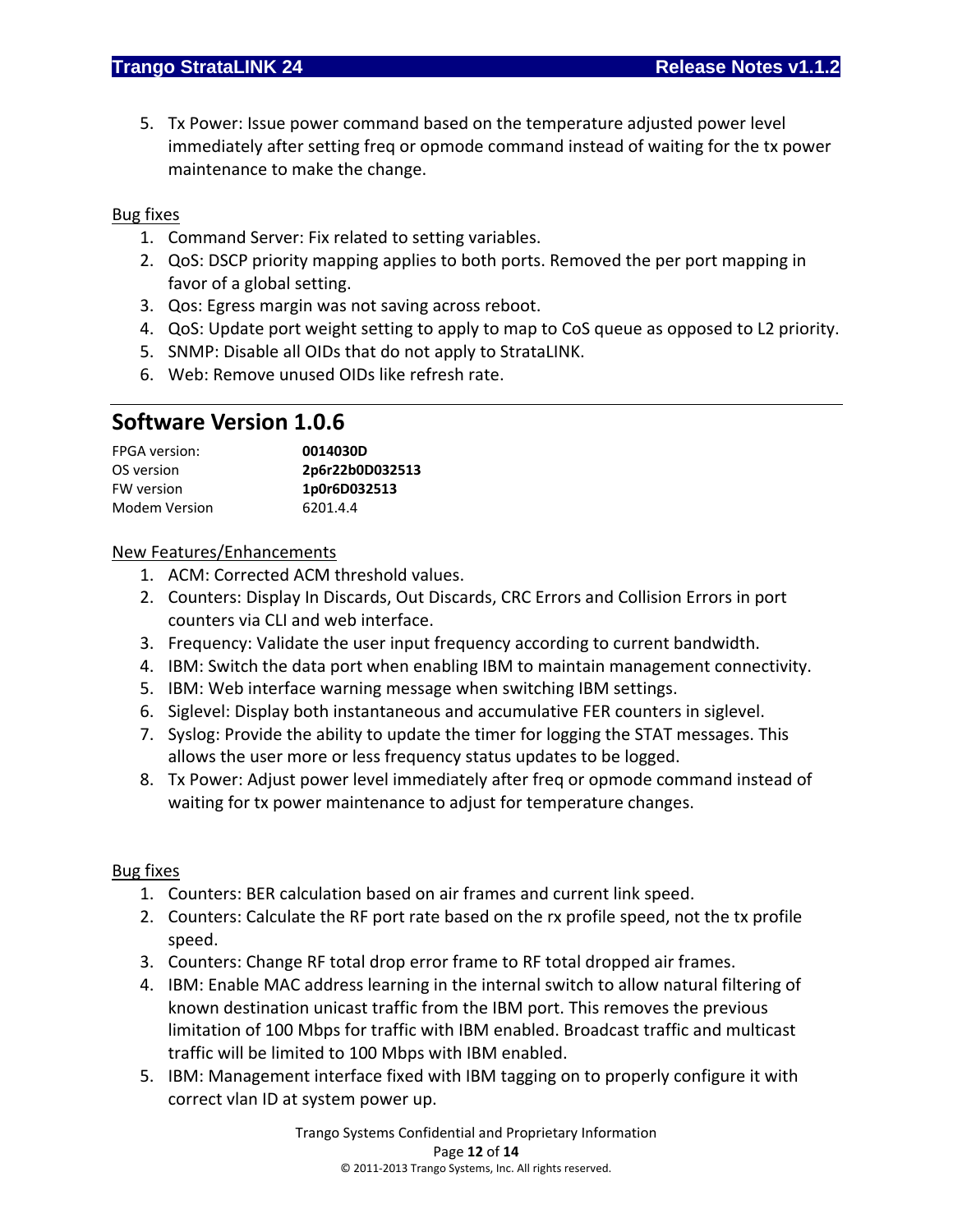- 6. Loopback: Display the correct number of iterations of loopback\_auto via CLI.
- 7. Survey: Recalculate the average and max RSSI when running through the survey.

### **Software Version 1.0.5**

| <b>FPGA</b> version: | 0001030D        |
|----------------------|-----------------|
| OS version           | 2p6r22b0D030113 |
| <b>FW</b> version    | 1p0r5D030113    |
| Modem Version        | 6201.4.4        |

#### New Features/Enhancements

1. Improved power/RSSI values.

## **Software Version 1.0.4**

| <b>FPGA</b> version: | 0002010D        |  |
|----------------------|-----------------|--|
| OS version           | 2p6r22b0D022613 |  |
| FW version           | 1p0r4D022613    |  |
| Modem Version        | 6201.4.4        |  |

#### Bug fixes

- 1. Configure the modem port with proper tx rx pause setting.
- 2. Changing IBM VLAN ID with tagging off previously caused gateway to be lost, now the setting will not change until tagging is enabled.
- 3. Remove in/out discard counters from CLI and web interface as they were showing erroneous data.
- 4. Optimize internal buffer size.
- 5. Improved ACS reliability through radio to radio messaging.
- 6. Receive maintenance loop.
- 7. Added ACS up and down MSE restriction, requires 10 dB difference.

## **Software Version 1.0.2**

| <b>FPGA</b> version: | 0002010D        |
|----------------------|-----------------|
| OS version           | 2p6r22b0D021113 |
| <b>FW</b> version    | 1p0r2D021113    |
| Modem Version        | 6201.4.4        |

#### Bug fixes

1. Ignore white space at beginning of unit id and gps info as a space was being added on each reboot.

## **Software Version 1.0.1**

| FPGA version: | 0002010D                                                |
|---------------|---------------------------------------------------------|
| OS version    | 2p6r22b0D020113                                         |
| FW version    | 1p0r1D020113                                            |
| Modem Version | 6201.4.4                                                |
|               | Trango Systems Confidential and Proprietary Information |
|               | Page 13 of 14                                           |
|               | © 2011-2013 Trango Systems, Inc. All rights reserved.   |